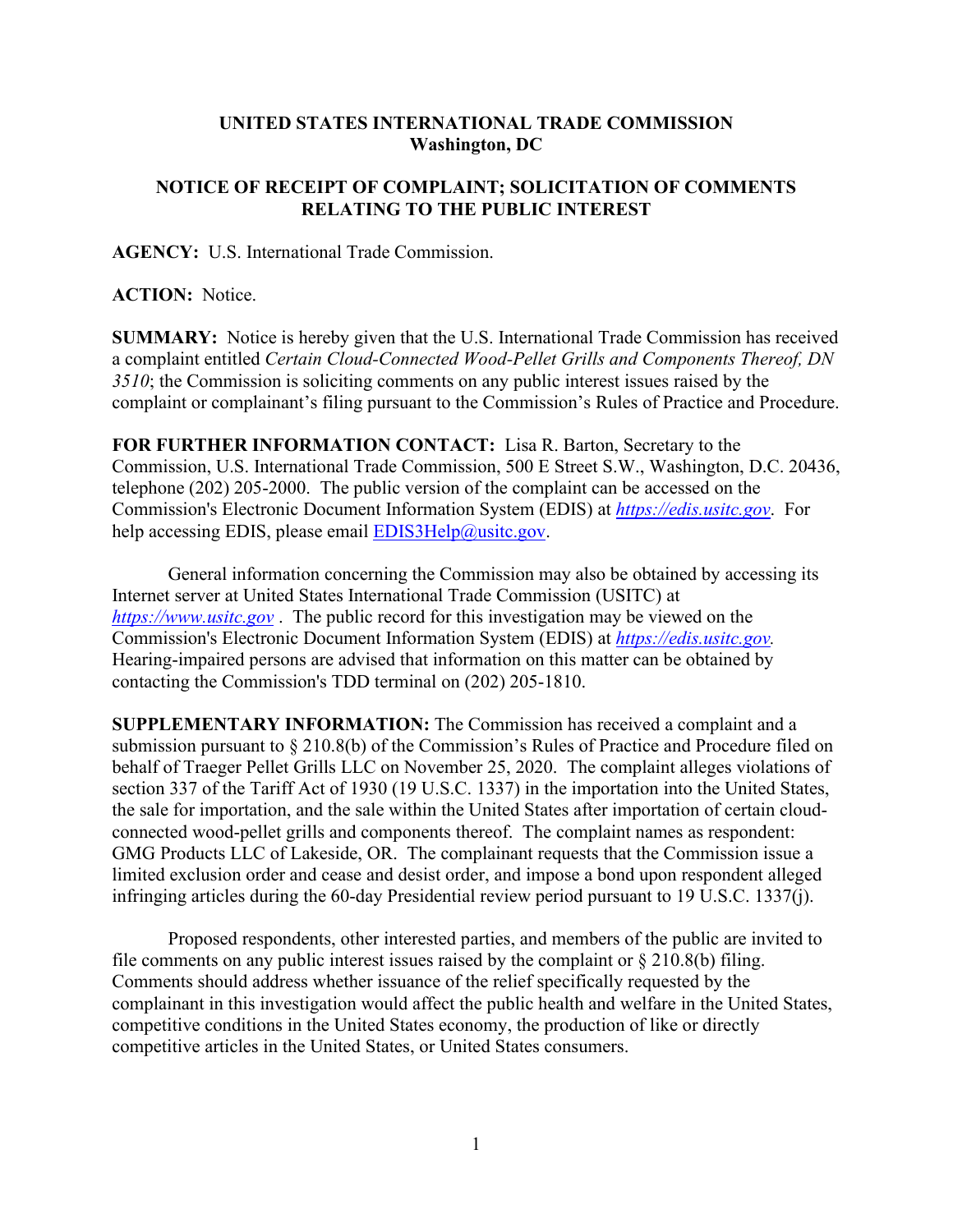In particular, the Commission is interested in comments that:

- (i) explain how the articles potentially subject to the requested remedial orders are used in the United States;
- (ii) identify any public health, safety, or welfare concerns in the United States relating to the requested remedial orders;
- (iii) identify like or directly competitive articles that complainant, its licensees, or third parties make in the United States which could replace the subject articles if they were to be excluded;
- (iv) indicate whether complainant, complainant's licensees, and/or third party suppliers have the capacity to replace the volume of articles potentially subject to the requested exclusion order and/or a cease and desist order within a commercially reasonable time; and
- (v) explain how the requested remedial orders would impact United States consumers.

Written submissions on the public interest must be filed no later than by close of business, eight calendar days after the date of publication of this notice in the Federal Register. There will be further opportunities for comment on the public interest after the issuance of any final initial determination in this investigation. Any written submissions on other issues must also be filed by no later than the close of business, eight calendar days after publication of this notice in the Federal Register. Complainant may file replies to any written submissions no later than three calendar days after the date on which any initial submissions were due. Any submissions and replies filed in response to this Notice are limited to five (5) pages in length, inclusive of attachments.

Persons filing written submissions must file the original document electronically on or before the deadlines stated above. Submissions should refer to the docket number ("Docket No. 3510") in a prominent place on the cover page and/or the first page. (*See* Handbook for Electronic Filing Procedures, [Electronic Filing Procedures](https://www.usitc.gov/documents/handbook_on_filing_procedures.pdf)<sup>[1](#page-1-0)</sup>). Please note the Secretary's Office will accept only electronic filings during this time. Filings must be made through the Commission's Electronic Document Information System (EDIS, *[https://edis.usitc.gov](https://edis.usitc.gov/)*.) No inperson paper-based filings or paper copies of any electronic filings will be accepted until further notice. Persons with questions regarding filing should contact the Secretary at [EDIS3Help@usitc.gov.](mailto:EDIS3Help@usitc.gov)

Any person desiring to submit a document to the Commission in confidence must request confidential treatment. All such requests should be directed to the Secretary to the Commission and must include a full statement of the reasons why the Commission should grant such

<span id="page-1-0"></span><sup>1</sup> Handbook for Electronic Filing Procedures:

*[https://www.usitc.gov/documents/handbook\\_on\\_filing\\_procedures.pdf](https://www.usitc.gov/documents/handbook_on_filing_procedures.pdf)*